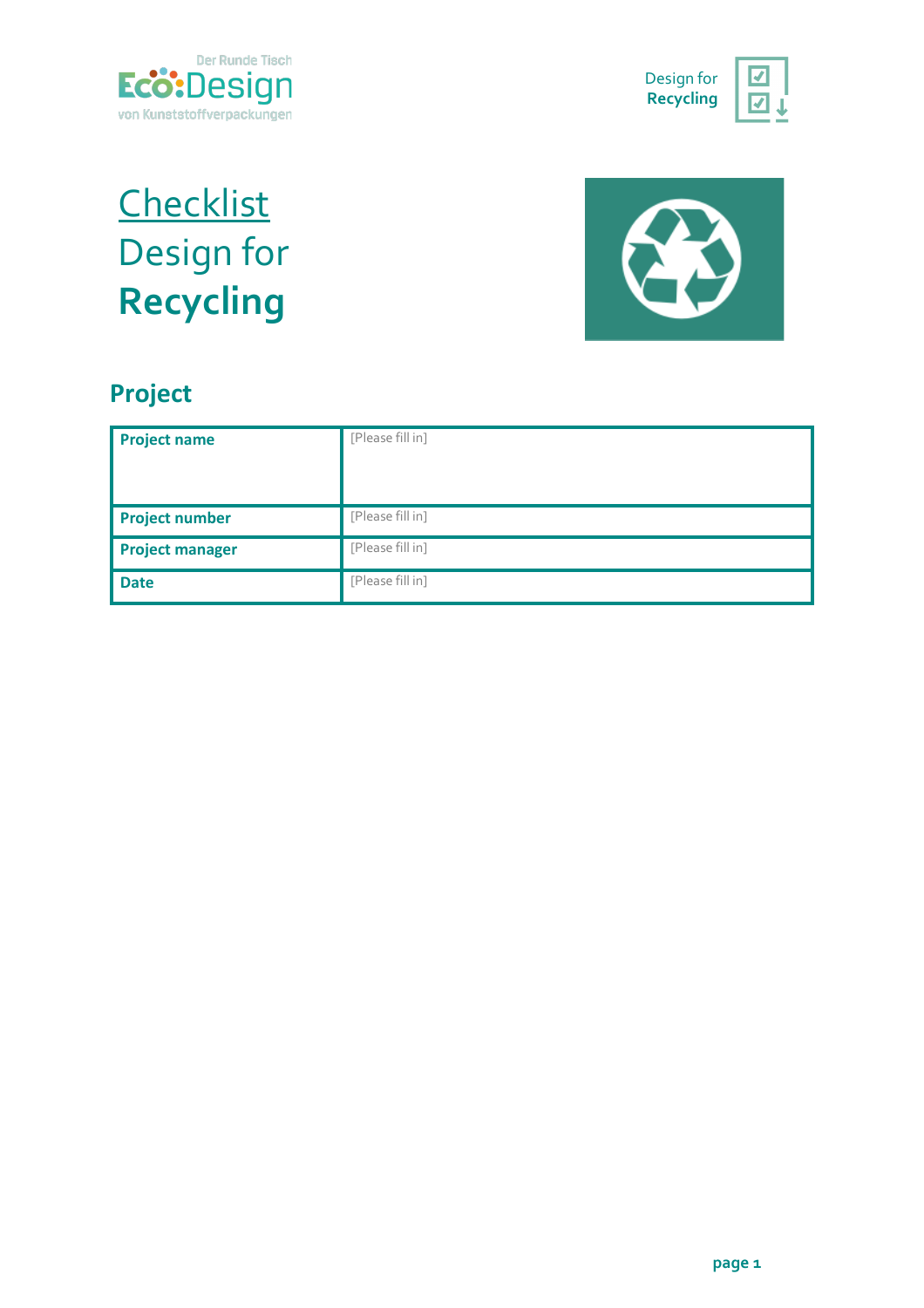



| <b>Question</b>                                                                                                                                                                             | <b>Explanation</b>                                                                                                                                                                                                                                                                          | <b>Instructions</b>                                                                                                                                                                                                                                                                                                                                                                                                                                                                                                                                                                             | <b>Result</b>                          |  |  |
|---------------------------------------------------------------------------------------------------------------------------------------------------------------------------------------------|---------------------------------------------------------------------------------------------------------------------------------------------------------------------------------------------------------------------------------------------------------------------------------------------|-------------------------------------------------------------------------------------------------------------------------------------------------------------------------------------------------------------------------------------------------------------------------------------------------------------------------------------------------------------------------------------------------------------------------------------------------------------------------------------------------------------------------------------------------------------------------------------------------|----------------------------------------|--|--|
| Step 1: Reviewing the underlying framework conditions                                                                                                                                       |                                                                                                                                                                                                                                                                                             |                                                                                                                                                                                                                                                                                                                                                                                                                                                                                                                                                                                                 |                                        |  |  |
| Is there a functioning waste<br>collection system in the<br>supply region?                                                                                                                  | An (orderly) waste collection<br>system is a prerequisite for<br>subsequent recycling. One general<br>indicator of functioning waste<br>disposal can, for instance, be that<br>more than 90 per cent of<br>household waste (incl. packaging)<br>can be disposed of in an orderly<br>manner. | If YES: continue.<br>If NO: reconsider the decision to<br>deliver to the region. Set up a private<br>collection system (for example, a<br>private deposit system).<br>If necessary, state reasons and<br>continue.                                                                                                                                                                                                                                                                                                                                                                              | <b>IPlease fill</b><br>in <sub>1</sub> |  |  |
| Are plastics in the total<br>packaging waste material<br>being sorted into separate<br>fractions for recycling?                                                                             | Answer with YES if most of the<br>packaging is sorted into separate<br>fractions for recycling. If no sorting<br>takes place, proceed with step 3                                                                                                                                           | If YES: continue.<br>If NO: consider setting up your own<br>sorting/collection system.<br>Check whether there may be an<br>incentive for establishing sorting and<br>recycling processes in the supply<br>region through the use of recycling<br>ready packaging (i.e. strict application<br>of step $2$ ).<br>Depending on regional disposal<br>structures, packaging should also be<br>designed for energy production (i.e.<br>application of step 3) or in the case of<br>poorly developed forms of disposal<br>with exceptionally low levels of<br>pollutants (i.e. application of step 4). | [Please fill<br>in <sub>1</sub>        |  |  |
| Is there an established<br>recycling stream for the<br>main plastic material (in the<br>recovery region)?                                                                                   | An existing recycling stream is the<br>prerequisite for recycling. Question<br>can be answered with YES, if at<br>least 50% of the material can be<br>assigned to an existing recycling<br>stream.                                                                                          | If YES: continue (step 2).<br>If NO: select another primary plastic<br>material for which a recycling stream<br>exists in the supply region. Then<br>continue (step 2).                                                                                                                                                                                                                                                                                                                                                                                                                         | [Please fill<br>in]                    |  |  |
| Result: Evaluation of the basic conditions for the end-of-life phase of packaging solutions and the<br>definition of the importance of further optimization approaches beyond recyclability |                                                                                                                                                                                                                                                                                             |                                                                                                                                                                                                                                                                                                                                                                                                                                                                                                                                                                                                 |                                        |  |  |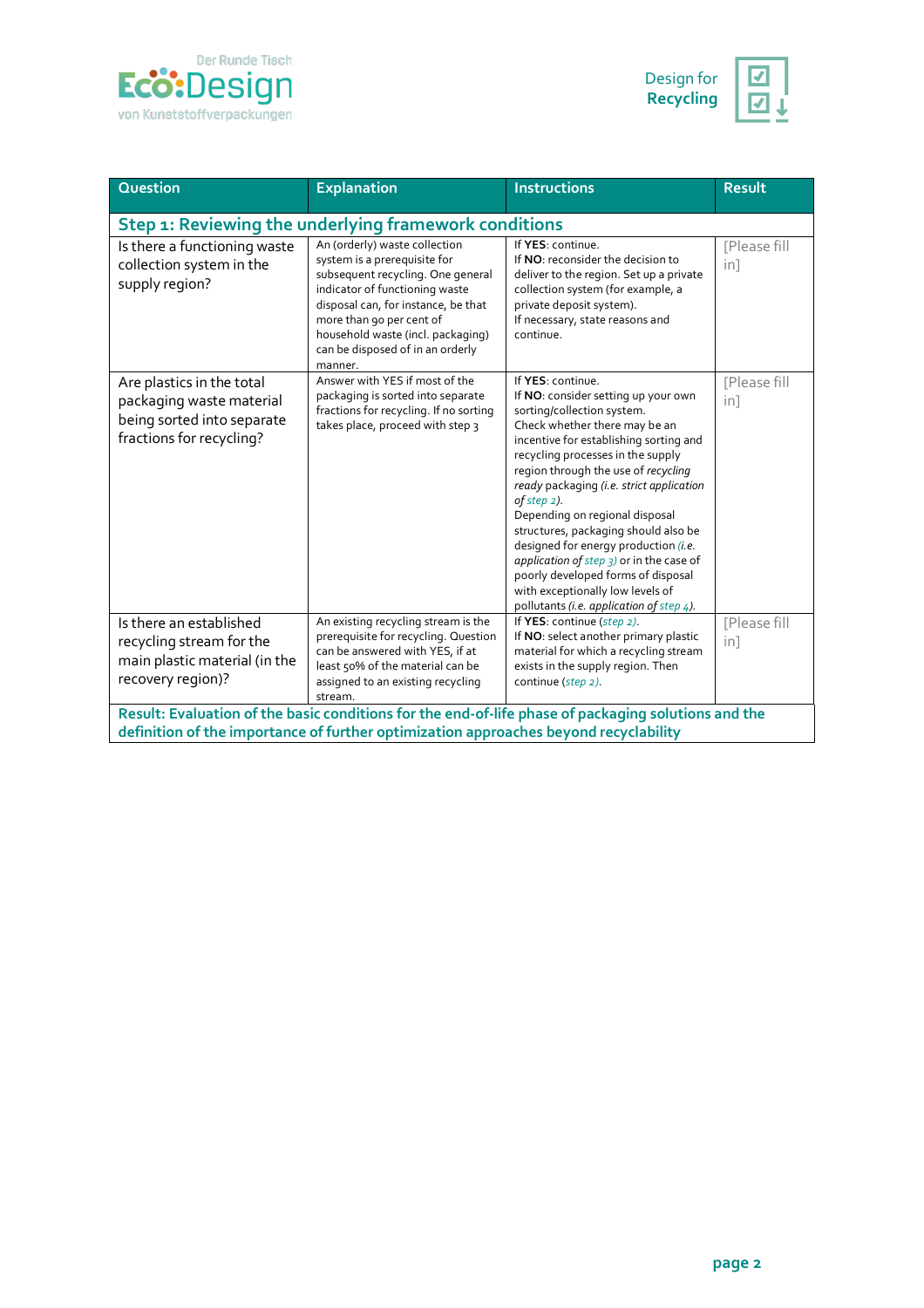



| Question                                                                                                                                                   | <b>Explanation</b>                                                                                                                                                                                                                                   | <b>Instructions</b>                                                                                                                                                                                                          | <b>Result</b>                   |  |  |
|------------------------------------------------------------------------------------------------------------------------------------------------------------|------------------------------------------------------------------------------------------------------------------------------------------------------------------------------------------------------------------------------------------------------|------------------------------------------------------------------------------------------------------------------------------------------------------------------------------------------------------------------------------|---------------------------------|--|--|
| <b>Step 2: Reviewing Recyclability</b>                                                                                                                     |                                                                                                                                                                                                                                                      |                                                                                                                                                                                                                              |                                 |  |  |
| Have readability and<br>comprehensibility of<br>information on the packaging<br>regarding proper disposal been<br>improved?                                | Relevant information<br>contributes to the correct<br>disposal of the packaging.                                                                                                                                                                     | If YES: document changes made and<br>continue.<br>If NO: state reasons.                                                                                                                                                      | [Please fill<br>in <sub>1</sub> |  |  |
| Is the surface of the packaging<br>designed in such a way that the<br>consumer/user can identify it<br>as plastic?                                         | Only if the consumer / end<br>user is able to identify the<br>packaging as plastic, a correct<br>disposal (as plastic) possible.                                                                                                                     | If YES: document changes made and<br>continue.<br>If NO: state reasons.                                                                                                                                                      | [Please fill<br>in]             |  |  |
| Has (if necessary) the surface of<br>the packaging been adapted to<br>enable sorting into the plastics<br>fraction?                                        | Correct sorting is a<br>requirement for recycling.                                                                                                                                                                                                   | If YES: document changes made and<br>continue.<br>If NO: state reasons.                                                                                                                                                      | [Please fill<br>in]             |  |  |
| Can other polymers be used in<br>order to increase recyclability?                                                                                          | Certain polymers are recycled<br>rather than others, for<br>example PE-HD, PE-LD, PP,<br>PET                                                                                                                                                         | If YES: document changes made and<br>continue.<br>If NO: state reasons.                                                                                                                                                      | [ausfüllen]                     |  |  |
| Can the number of different<br>polymers (taking the previous<br>question into account) be<br>reduced?                                                      | Reducing the number and<br>ensuring the separability of<br>different polymers increases<br>recyclability?                                                                                                                                            | If YES: document changes made and<br>continue.<br>If NO: state reasons.                                                                                                                                                      | [Please fill<br>in <sub>1</sub> |  |  |
| Have material combinations<br>that are incompatible with<br>recycling been avoided?                                                                        | To increase recyclability,<br>certain material combinations<br>should be avoided<br>(incompatible PET -types,<br>certain polymer combinations,<br>. )                                                                                                | If YES: document changes made and<br>continue.<br>If NO: state reasons.                                                                                                                                                      | [Please fill<br>in <sub>1</sub> |  |  |
| Has the pigmentation or dyeing<br>of the packaging been<br>reduced?                                                                                        | Unpigmented polymers are<br>more valuable than pigmented<br>ones. Certain colorings (carbon<br>black) can prevent sorting                                                                                                                            | If YES: document changes made and<br>continue.<br>If NO: state reasons.                                                                                                                                                      | [Please fill<br>in <sub>1</sub> |  |  |
| Has the pollution of the<br>recycling material stream with<br>dyes, glues and foreign<br>material residue been reduced?                                    | To increase recyclability, this<br>kind of pollution should be<br>avoided.                                                                                                                                                                           | If YES: document changes made and<br>continue.<br>If NO: state reasons.                                                                                                                                                      | [Please fill<br>in]             |  |  |
| Has a compartmentalised<br>design of the packaging been<br>avoided?                                                                                        | Small pieces (<2cm) are<br>typically sorted out and not<br>recycled                                                                                                                                                                                  | If YES: document changes made and<br>continue.<br>If NO: state reasons.                                                                                                                                                      | [Please fill<br>in]             |  |  |
| Has it been determined that<br>the packaging was recycling<br>ready?                                                                                       | After the adjustments of the<br>design the recyclability has to<br>be checked.<br>For this purpose external tools<br>(e.g. RecyClass, Cotrep,<br>Recoup or others see toolbox)<br>or external support (e.g.<br>Cyclos-htp or others) can be<br>used. | If YES: the packaging has a<br>recycling-ready design.<br>If NO: if necessary, modify the key<br>requirements or review the design<br>leeway and carry out recursion.<br>Otherwise, the packaging is not<br>recycling ready. | [Please fill<br>in <sub>1</sub> |  |  |
| Result: One or more packaging solutions which have (also) been tested for recyclability and potentially<br>modified "recycling ready" packaging solutions. |                                                                                                                                                                                                                                                      |                                                                                                                                                                                                                              |                                 |  |  |